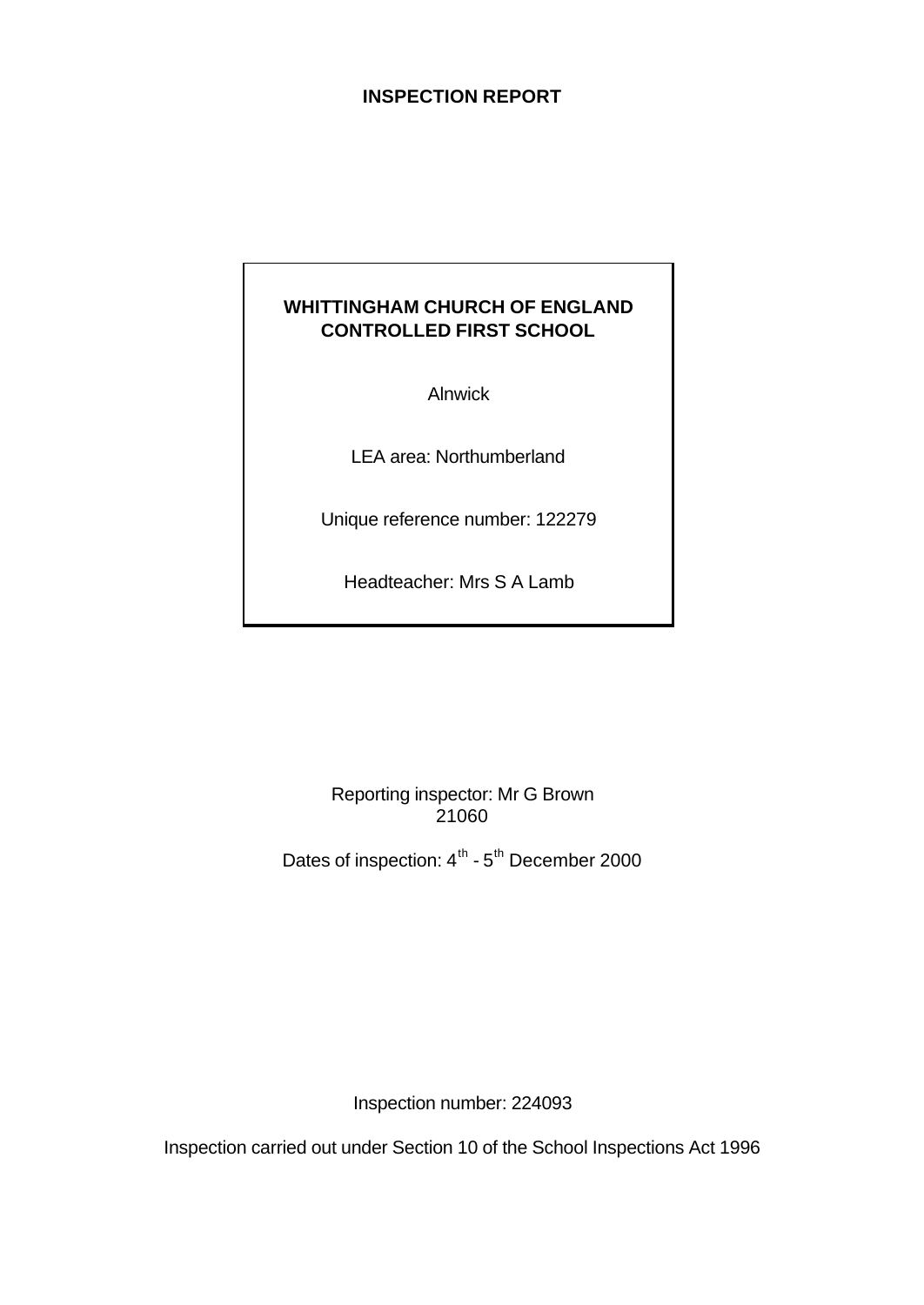# **INFORMATION ABOUT THE SCHOOL**

| Type of school:             | C of E First School                      |
|-----------------------------|------------------------------------------|
| School category:            | <b>Voluntary Controlled</b>              |
| Age range of pupils:        | 3 to 9 years                             |
| Gender of pupils:           | Mixed                                    |
|                             |                                          |
| School address:             | Whittingham<br>Alnwick<br>Northumberland |
| Postcode:                   | <b>NE66 4UP</b>                          |
| Telephone number:           | 01665 574222                             |
| Fax number:                 | 01665 574222                             |
|                             |                                          |
| Appropriate authority:      | Governing body                           |
| Name of chair of governors: | Mr C Blythe                              |

Date of previous inspection: December 1996

#### © Crown copyright 2000

This report may be reproduced in whole or in part for non-commercial educational purposes, provided that all extracts quoted are reproduced verbatim without adaptation and on condition that the source and date thereof are stated.

Further copies of this report are obtainable from the school. Under the School Inspections Act 1996, the school must provide a copy of this report and/or its summary free of charge to certain categories of people. A charge not exceeding the full cost of reproduction may be made for any other copies supplied.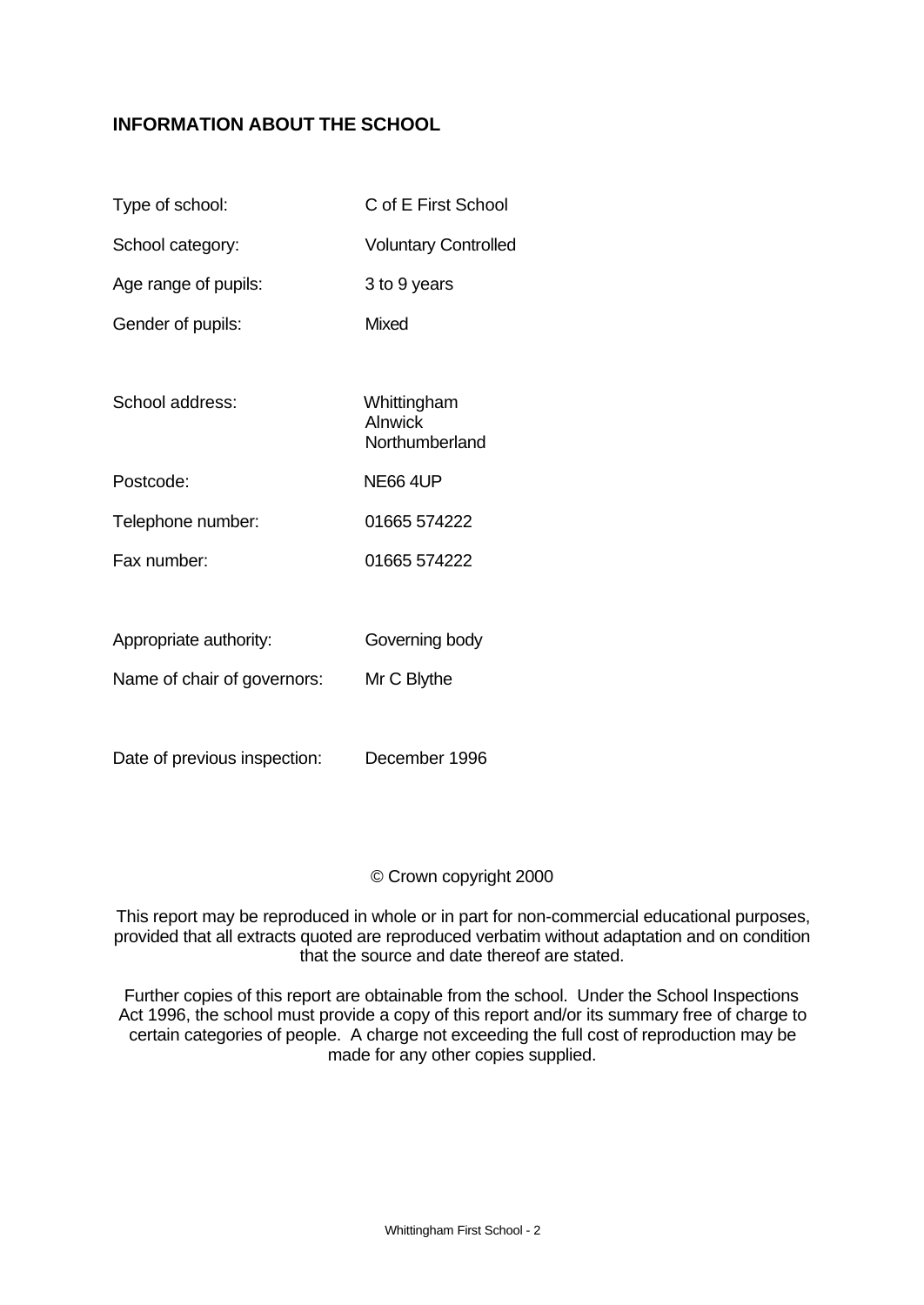## **INFORMATION ABOUT THE INSPECTION TEAM**

| <b>Team members</b> |                      |  |  |  |
|---------------------|----------------------|--|--|--|
| Mr G Brown, 21060   | Registered inspector |  |  |  |
| Mrs K Lee, 11368    | Lay inspector        |  |  |  |

The inspection contractor was:

Bench Marque Ltd National Westminster Bank Chambers Victoria Street Burnham-on-Sea Somerset TA8 1AN

Any concerns or complaints about the inspection or the report should be raised with the inspection contractor. Complaints that are not satisfactorily resolved by the contractor should be raised with OFSTED by writing to:

> The Registrar Inspection Quality Division The Office for Standards in Education Alexandra House 33 Kingsway London WC2B 6SE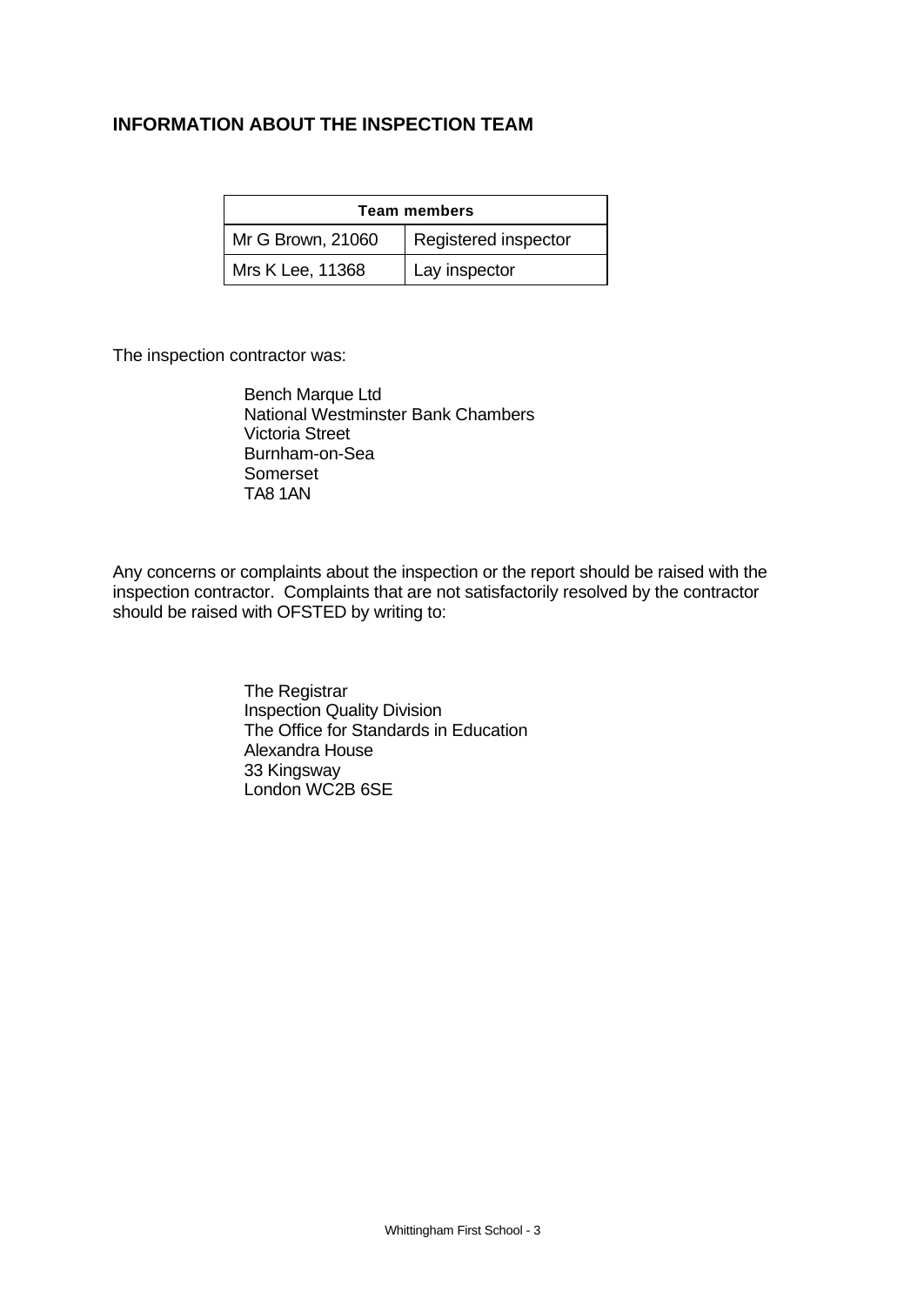# **REPORT CONTENTS**

|                                                                                                                                                                                                                                                                                                                                                                          | Page |
|--------------------------------------------------------------------------------------------------------------------------------------------------------------------------------------------------------------------------------------------------------------------------------------------------------------------------------------------------------------------------|------|
| <b>PART A: SUMMARY OF THE REPORT</b>                                                                                                                                                                                                                                                                                                                                     | 5    |
| Information about the school<br>How good the school is<br>What the school does well<br>What could be improved<br>How the school has improved since its last inspection<br><b>Standards</b><br>Pupils' attitudes and values<br>Teaching and learning<br>Other aspects of the school<br>How well the school is led and managed<br>Parents' and carers' views of the school |      |
| <b>PART B: COMMENTARY</b>                                                                                                                                                                                                                                                                                                                                                | 10   |
| <b>WHAT THE SCHOOL DOES WELL</b>                                                                                                                                                                                                                                                                                                                                         |      |
| <b>WHAT COULD BE IMPROVED</b>                                                                                                                                                                                                                                                                                                                                            | 14   |
| WHAT SHOULD THE SCHOOL DO TO IMPROVE FURTHER?                                                                                                                                                                                                                                                                                                                            | 15   |
| <b>PART C: SCHOOL DATA AND INDICATORS</b>                                                                                                                                                                                                                                                                                                                                | 16   |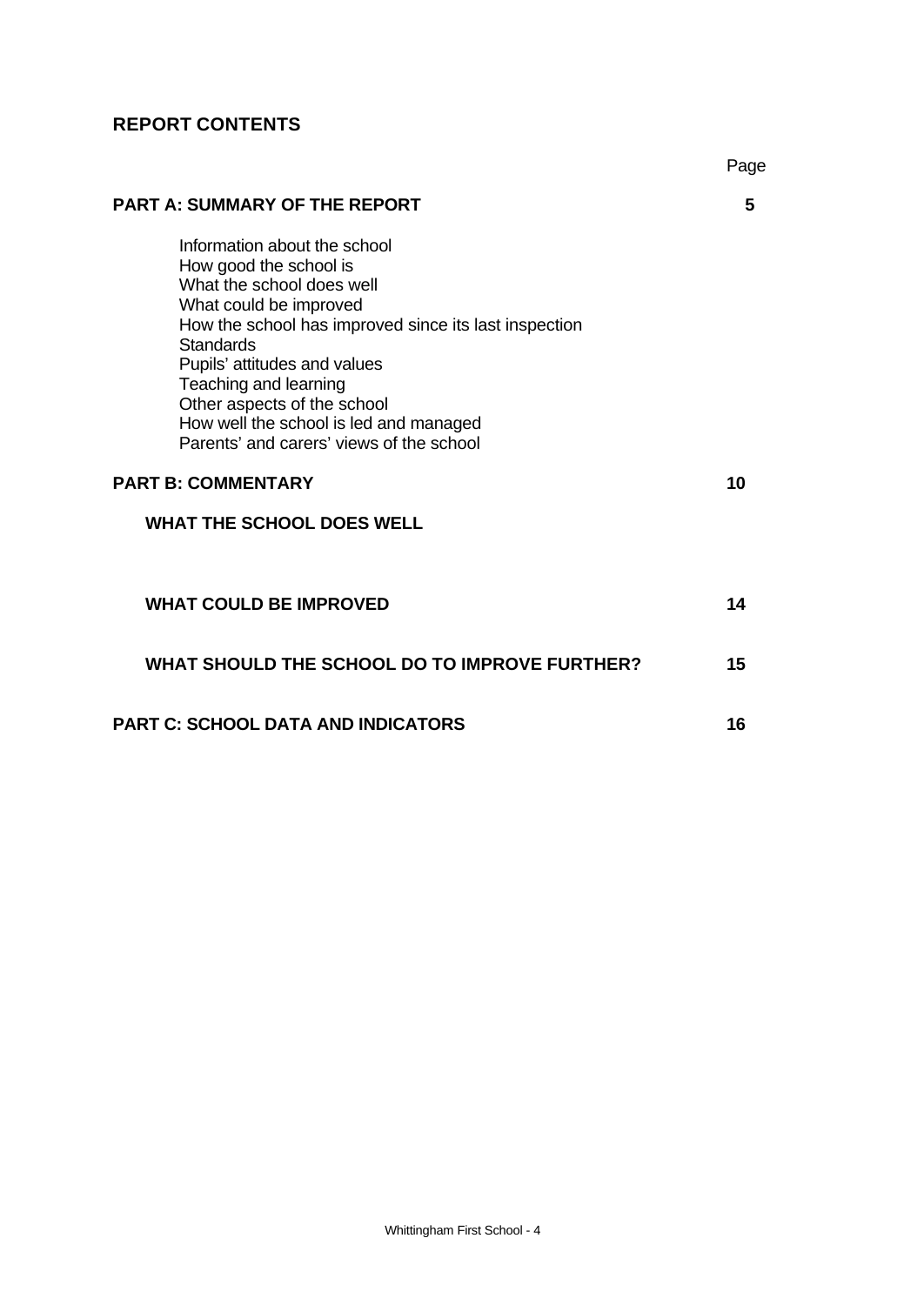# **PART A: SUMMARY OF THE REPORT**

### **INFORMATION ABOUT THE SCHOOL**

Whittingham Church of England First School is located in a small, traditional Northumbrian village close to the much larger settlements of Rothbury and Alnwick. The school, which is well below average size, serves a wide rural community with girls and boys, aged three to nine years, being drawn from the village and surrounding districts. Many pupils come to school by minibus. The 58 pupils on roll are taught in three mixed-age classes, and include up to 12 children who attend the nursery class on a part-time basis. Pupils are drawn from a wide range of social backgrounds and over 20 per cent are entitled to free school meals, a figure above the national average. Sixteen pupils are on the school's register of special educational needs, including a few gifted pupils. One pupil has a statement of special educational needs. Pupils show a wide range of attainment levels on entry but are considered to be just above average overall. Currently, there are two pupils who have English as an additional language, but the school has little tradition in drawing pupils from European or minority ethnic groups. The school has strong connections with the neighbouring Anglican church and is viewed as being a vibrant part of the local community.

#### **HOW GOOD THE SCHOOL IS**

Whittingham is a very good school where pupils of all ages achieve consistently well, and attain standards well above the national average. Their attitudes to learning are very good. The school is very well led and managed, and pupils benefit from a hard-working set of teachers and other adults, who provide pupils with an exciting range of learning opportunities. The quality of teaching and learning is very good. The school is both effective and efficient in its daily work and provides very good value for money.

#### **What the school does well**

- Standards in English, mathematics and science are well above the national average throughout the school.
- The quality of teaching is very good, enabling pupils to make rapid progress in their learning.
- The leadership of the headteacher is excellent. She is supported by a very able team of subject leaders, governors and others, who together manage the school very well on a daily basis.
- The attitudes and behaviour of pupils are very good and contribute significantly to their learning.
- Relationships are excellent throughout the school, as is the climate for learning. These provide well for the personal development of the pupils, particularly their ability to think for themselves and to be supportive of others.

#### **What could be improved**

- The presentation of some pupils' written work could be of a higher standard.
- The school has identified some areas for improvement in its development plan including an improved centralised library, as this is small and underdeveloped. The inspection endorsed these as being appropriate to its natural growth and development, with the aim of raising its standards and overall provision still further.

*The areas for improvement will form the basis of the governors' action plan.*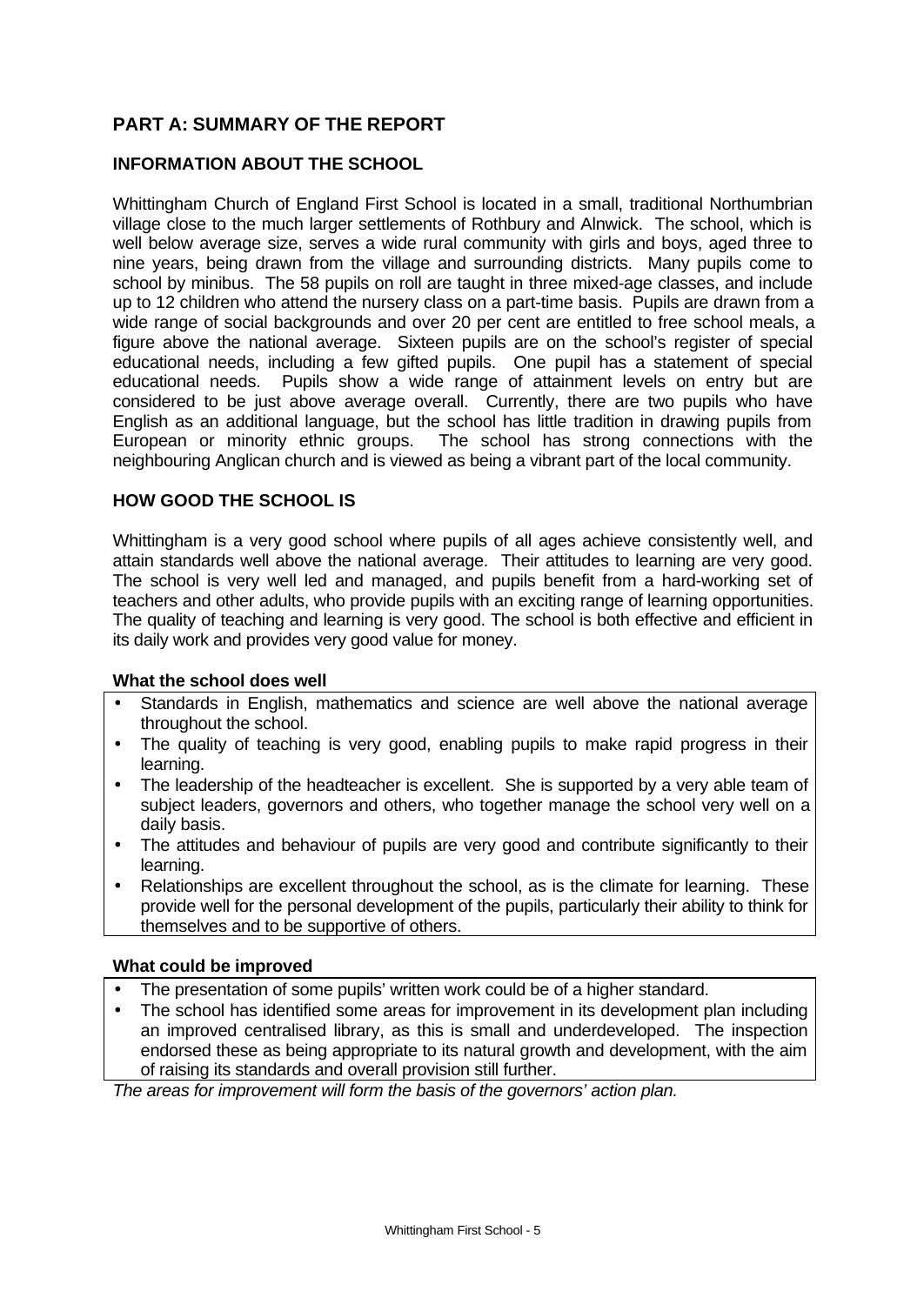## **HOW THE SCHOOL HAS IMPROVED SINCE ITS LAST INSPECTION**

The school was inspected in December 1996 and received a very favourable report. It has made good progress in relation to both the key issues identified at that time, as well as the many national initiatives it has since undertaken. While maintaining its drive towards improving basic skills, it has ensured that all pupils receive a broad and balanced curriculum. There has been considerable improvement in the wider deployment of staff, time and resources in order to support all pupils, including those with special educational needs, and any identified as being talented or particularly gifted. The school has also repaired and improved the pupils' play areas. New initiatives, such as the National Strategies for Literacy and Numeracy, have been implemented well, and teaching and learning are both well monitored. The school shows good capacity to improve still further.

#### **STANDARDS**

|                    | <b>Compared with</b> |      |                    |       |
|--------------------|----------------------|------|--------------------|-------|
| Performance in:    | all schools          |      | similar<br>schools |       |
|                    | 1998                 | 1999 | 2000               | 2000  |
| Reading            | Α                    | A    | A*                 | A*    |
| Writing            | A*                   | A*   | А                  | A*    |
| <b>Mathematics</b> | A*                   | A    | $A^*$              | $A^*$ |

The table shows the standards achieved by seven-year-olds based on average point scores in National Curriculum tests.

By the end of Key Stage 1 and at the time of transfer, standards are consistently well above average in all three areas. This trend has been confirmed over the past three years as well as by the results of this inspection. Results at Key Stage 1 are among the top five per cent nationally. In relation to schools serving similar social areas, this school's results are very high. Both boys and girls regularly achieve the higher levels expected for some of their age group, although it must be remembered that year groups here tend to be small. Standards in the Foundation Stage (nursery and reception) are also good, and children make consistently good progress towards the early learning goals. Particular strengths across the school are pupils' speaking and listening skills, as well as their ability to think and reason for themselves. These qualities are helped by very effective teaching and other forms of high provision, that encourage pupils to explore and develop vital parts of their own learning. Most pupils read fluently for their age and their written English is both accurate and imaginative. A significant number of Key Stage 2 pupils in particular, are prone to untidiness when presenting their written work. In number, and other mathematical areas such as shape and measurement, the pupils' work reflects good mental strategies and growing confidence with concepts and applications. Standards in science have improved since the previous inspection, and are very high in comparison to national averages. There are also strengths in information and communication technology and art and design across the school. The school's targets for raising standards are high but remain realistic given its past and current achievements, and have been exceeded again this year.

#### **PUPILS' ATTITUDES AND VALUES**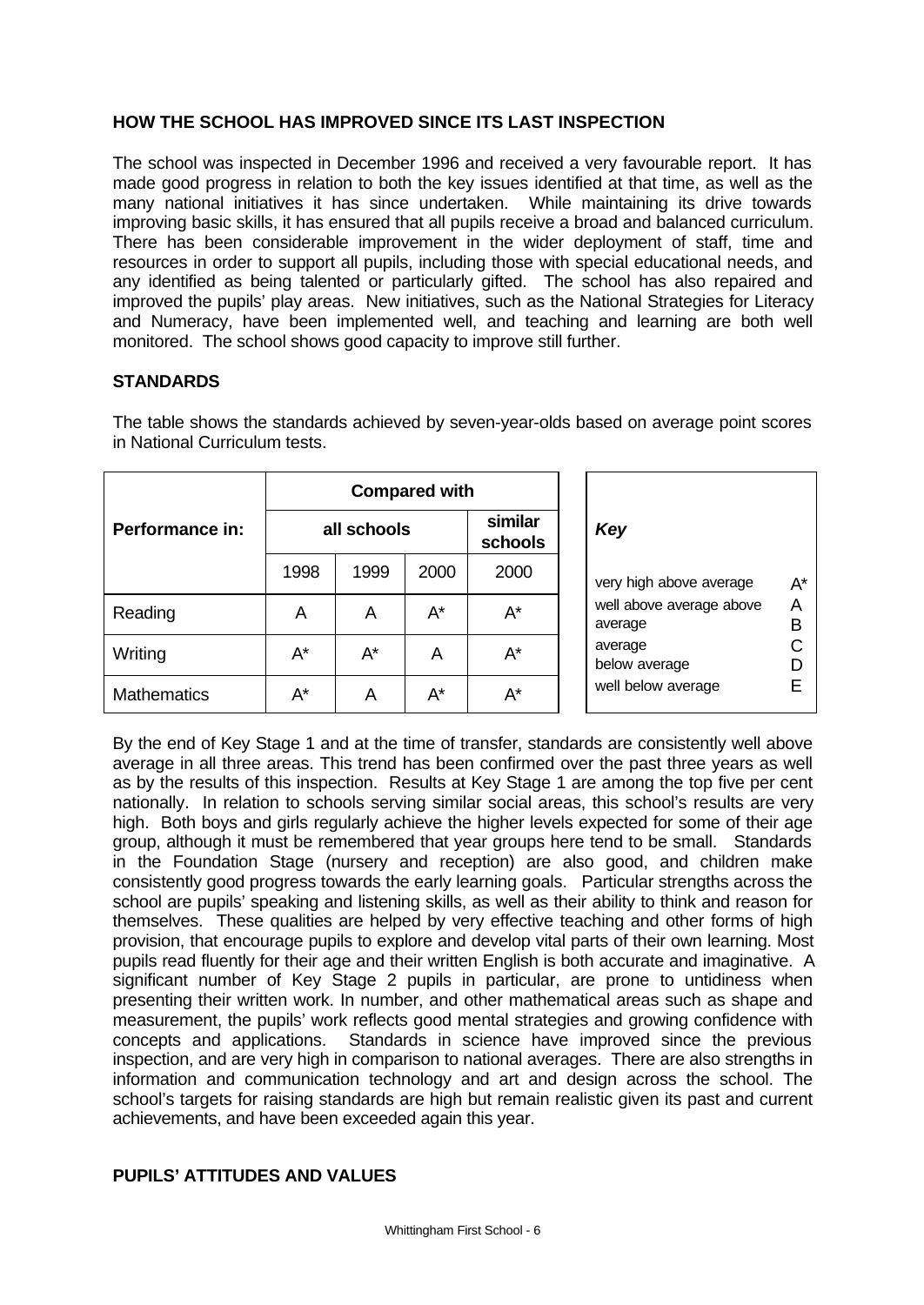| <b>Aspect</b>                             | <b>Comment</b>                                                                                                                                                                                                                                                                                                       |
|-------------------------------------------|----------------------------------------------------------------------------------------------------------------------------------------------------------------------------------------------------------------------------------------------------------------------------------------------------------------------|
| Attitudes to the school                   | Very good. Pupils are willing learners, have positive values and<br>work hard for their teachers. They show interest in everything<br>they are asked to do and tackle activities with enthusiasm. Their<br>response to learning is a major influence in the very good<br>progress they make.                         |
| Behaviour, in and out of<br>classrooms    | Very good in lessons. Pupils are trustworthy and respond well to<br>the expectations of their teachers. During playtimes and other<br>relatively low supervised periods, standards of behaviour are also<br>very good.                                                                                               |
| Personal development<br>and relationships | The excellent relationships are a strength of the school. This is a<br>very harmonious place, with a close bond of respect and care<br>between pupils and adults, and between pupils themselves. The<br>personal needs of pupils are well known and there is very good<br>provision for their all-round development. |
| Attendance                                | Good. Pupils arrive on time and the school day starts promptly.                                                                                                                                                                                                                                                      |

## **TEACHING AND LEARNING**

| <b>Teaching of pupils:</b><br>Aged up to 5 years |      | Aged 5-7 years | Aged 7-9 years |  |
|--------------------------------------------------|------|----------------|----------------|--|
| Lessons seen overall                             | Good | Very good      | Very good      |  |

*Inspectors make judgements about teaching in the range: excellent; very good; good; satisfactory; unsatisfactory; poor; very poor. 'Satisfactory' means that the teaching is adequate and strengths outweigh weaknesses.*

The quality of teaching and learning is good in the Foundation Stage and very good in both key stages. Of 15 observed lessons, 37 per cent were very good or excellent, and a further 47 per cent were good. No unsatisfactory teaching occurred. The effective teaching in the Foundation Stage ensures that children make a good start to their school lives and there is much emphasis on the acquisition of basic skills, knowledge and understanding. This is carefully built on in subsequent years and, with the high expectations and overall effectiveness of teaching methods at Key Stages 1 and 2, pupils produce a great deal of good quality work. In both key stages, teachers ensure there is a very brisk pace to learning, and set targets that challenge pupils to achieve well. A further strength of the teaching is the strong emphasis placed on the thinking skills of pupils, combined with many opportunities for them to talk about and evaluate their own learning. There are strengths in the teaching of several subjects, particularly literacy and numeracy where the national strategies for these subjects are used very effectively. During some afternoon sessions, teachers exchange classes in order to introduce their own subject specialisms to wider groups of pupils, and this is generally a very effective form of organisation. While teachers rightly stress the need for pupils to work with increasing independence, some pupils need more direct guidance on the standards of their written presentation.

## **OTHER ASPECTS OF THE SCHOOL**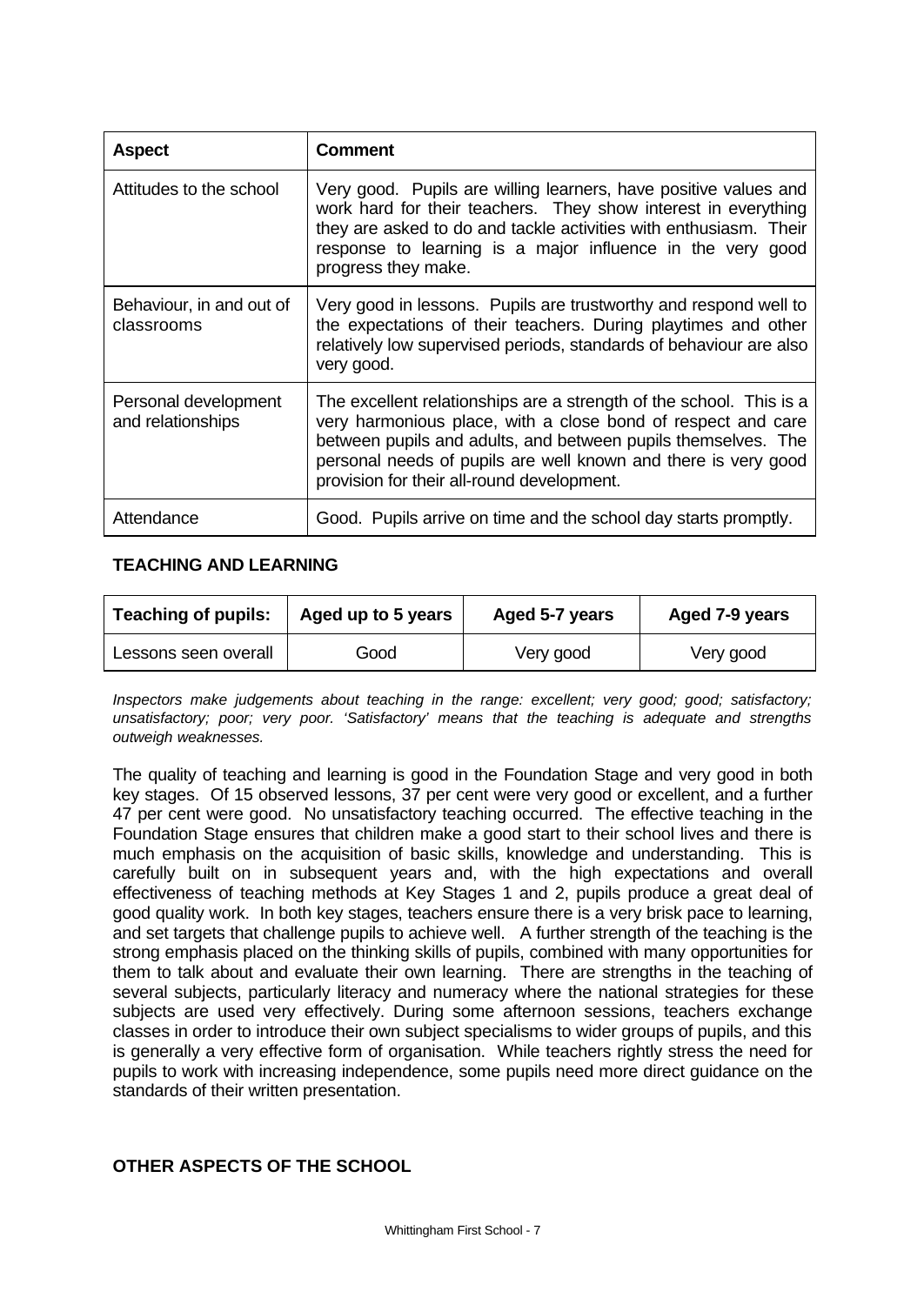| <b>Aspect</b>                                                                                           | <b>Comment</b>                                                                                                                                                                                                                                                                          |
|---------------------------------------------------------------------------------------------------------|-----------------------------------------------------------------------------------------------------------------------------------------------------------------------------------------------------------------------------------------------------------------------------------------|
| The quality and range of<br>the curriculum                                                              | A sound curriculum is in place in the Foundation Stage and there<br>are good opportunities for learning in both key stages.<br>The<br>provision for literacy and numeracy in particular is very good.                                                                                   |
| Provision for pupils with<br>special educational<br>needs                                               | Pupils' needs are identified accurately by effective<br>Good.<br>assessment procedures. Pupils are well supported by the very<br>good teaching that ensures they make rapid strides in their<br>learning. Several gifted pupils are also well provided for.                             |
| Provision for pupils with<br>English as an additional<br>language                                       | Very few pupils come onto the school roll, but those that do are<br>well supported and make similar progress to other pupils.                                                                                                                                                           |
| Provision for pupils'<br>personal, including<br>spiritual, moral, social<br>and cultural<br>development | Very good. The wider needs of all pupils are well met including<br>their spiritual, moral, social and cultural development. Pupils are<br>encouraged to develop and reflect on their own values and<br>beliefs, and to apply these within the context of the whole-school<br>community. |
| How well the school<br>cares for its pupils                                                             | Very good attention is given to childcare and protection. There is<br>a common bond and unwritten understanding that everyone<br>cares and looks out for each other.                                                                                                                    |

The school has effective links with parents and works very well in partnership with them.

## **HOW WELL THE SCHOOL IS LED AND MANAGED**

| <b>Aspect</b>                                                             | <b>Comment</b>                                                                                                                                                                                                                                                         |
|---------------------------------------------------------------------------|------------------------------------------------------------------------------------------------------------------------------------------------------------------------------------------------------------------------------------------------------------------------|
| Leadership and<br>management by the<br>headteacher and other<br>key staff | The leadership of the headteacher is excellent and there is an<br>established sense of teamwork that binds together effectively all<br>those with management roles. The aims of the school are well<br>met.                                                            |
| How well the governors<br>fulfil their responsibilities                   | The governing body is very active in the life of the school.<br>Governors are particularly adept at offering their own strengths<br>and interests to the curriculum, and fulfil and discharge their<br>statutory duties very well.                                     |
| The school's evaluation<br>of its performance                             | There is an ongoing commitment to raising standards and<br>providing the best for all pupils. In order to gain further<br>improvement, the school monitors closely the quality of its past<br>and present performance.                                                 |
| The strategic use of<br>resources                                         | Educational and financial resources are used well and the<br>monitoring of grants and other available finance is both efficient<br>and effective. The school is aware of achieving the best value it<br>can from its dealings with suppliers and partner institutions. |

# **PARENTS' AND CARERS' VIEWS OF THE SCHOOL**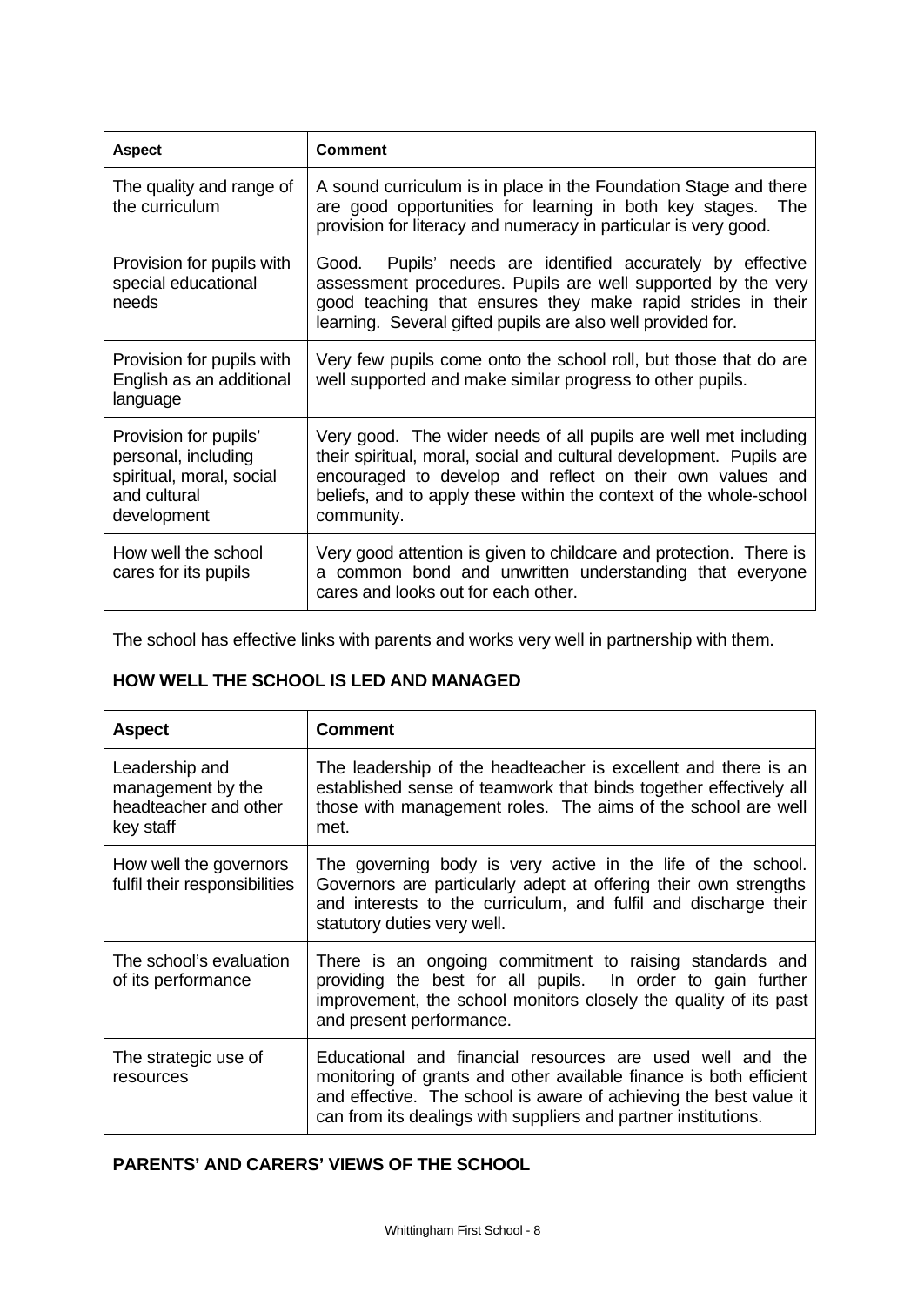| What pleases parents most                                                                                                                             | What parents would like to see<br>improved |
|-------------------------------------------------------------------------------------------------------------------------------------------------------|--------------------------------------------|
| Children really enjoy their time in school<br>and appreciate the adults who support<br>them on a daily basis.                                         |                                            |
| Teachers and support staff work very<br>hard, and are effective in what they set out<br>to do and ultimately achieve. They have<br>high expectations. |                                            |
| The values of the school are well known<br>and supported by parents.                                                                                  |                                            |
| The headteacher is a very influential and<br>successful leader, and provides clear<br>educational drive and direction.                                |                                            |
| Pupils work hard and behave well. Their<br>overall work standards are very good.                                                                      |                                            |
| Very good communications exist between<br>home and school, and parents are kept<br>well informed about their child's progress.                        |                                            |

The parents' views of the school are clearly excellent and extremely positive. The inspection team supports their views. In both their meeting, and in their response to the questionnaires, parents expressed high levels of satisfaction regarding the areas indicated. There were simply no areas where they felt the school could and should show significant improvement, although they are confident that the school will not grow complacent in this respect.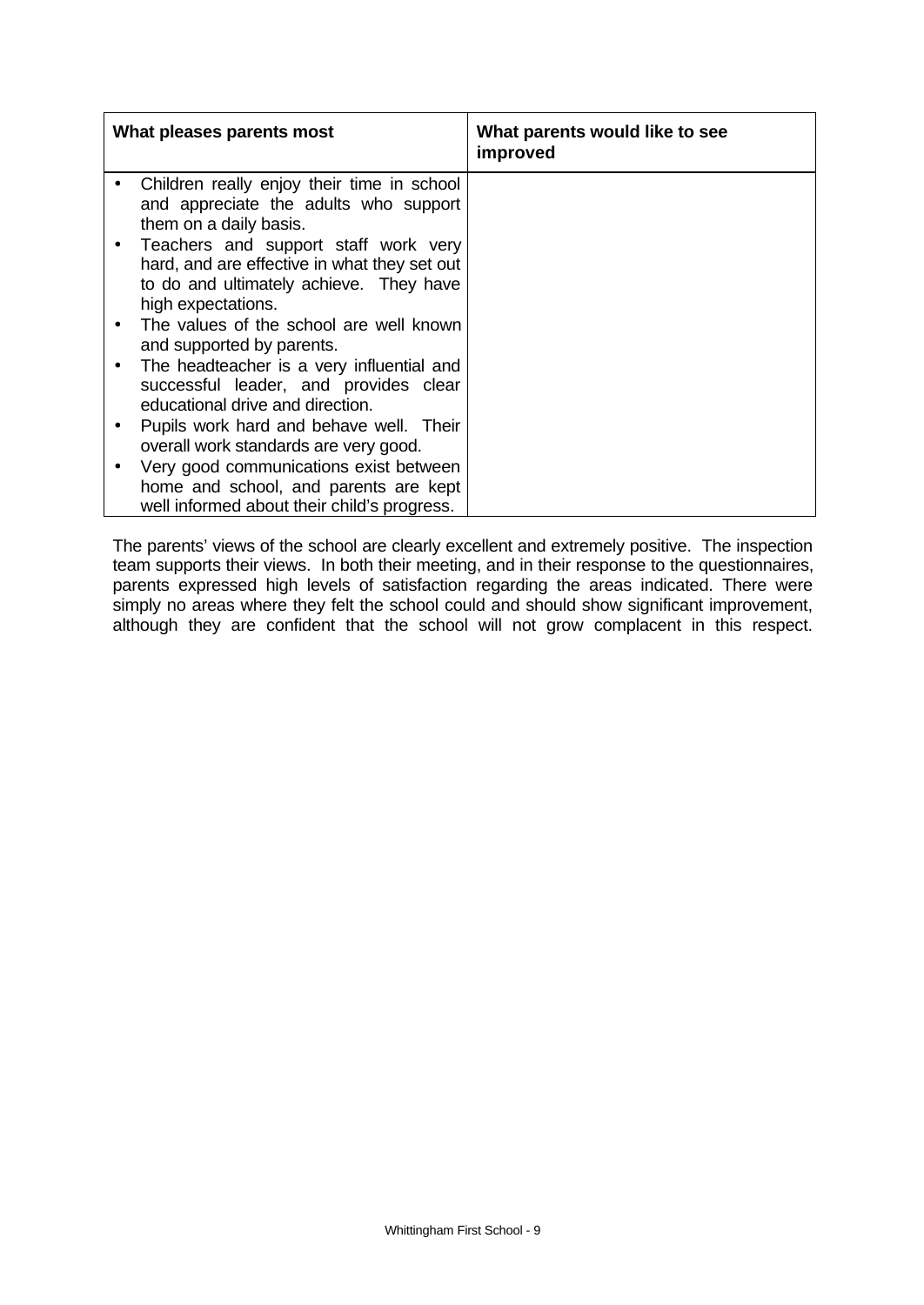## **PART B: COMMENTARY**

#### **WHAT THE SCHOOL DOES WELL**

#### **Standards in English, mathematics and science are well above the national average throughout the school.**

- 1. The school exceeds its already high targets for pupils' performance in these core subjects. In the National Curriculum tests of 2000, all Year 2 pupils reached the levels expected for their age, with significant numbers also attaining the higher levels. In comparison to similar schools, the school's results are very high in reading, writing, mathematics and science.
- 2. A significant strength of pupils' attainment is their ability to think deeply about what they are learning and to express themselves with clarity and confidence. Following the reading of a poem on friendship, pupils in Years 3 and 4 (seven- to nine-year olds) discussed this quality in a very mature way. Pupils in Years 1 and 2 talk about their personal targets for improvement and can illustrate the progress they are making towards them. Listening and speaking skills are well above average across the school and are very well used by staff and pupils to broaden knowledge and evaluate class and individual performance. In their reading, pupils recognise a wide range of vocabulary and talk freely about the content of books they have read. Key Stage 2 pupils in particular are able to infer and predict the outcomes of stories. All pupils use reading skills well to help broaden their knowledge and learning across a wide curriculum.
- 3. By the end of Key Stage 1 and by the time they are nine, pupils' written English is also well above average. Children in reception (four- to five-year-olds) write their names and show the beginnings of accurate letter formation. Those in Key Stage 1, (five- to seven-year-olds), know how to produce different styles of writing when giving instructions, writing accounts, for example in science, and retelling stories at length, such as 'Holly and the magic umbrella'. By the end of Year 4, pupils form very good sentences with accurate use of spellings, grammar and punctuation. Most use adverbs and adjectives freely and well to help improve their written drafts. The range of English work undertaken is very broad, and pupils write with conviction in a wide range of contexts, normally after lengthy discussion. Their work in the literacy hour is generally very good, and indicates they have clear thinking skills and a very good grasp of writing for a specific audience.
- 4. In mathematics, pupils show accurate recall of basic number calculations and use their 'tables' well to illustrate pattern in number. Pupils in Years 1 and 2 are quick to recognise, for example, significant endings in the patterns of odds and evens, and most show good knowledge of the properties of basic shapes. Standards of mental recall and general computation are also above average. Pupils in Years 3 and 4 cover a very good range of work including number, shape, length and time, and apply their growing skills to solve everyday problems accurately. They also handle real money with confidence, as with their financial preparations for the forthcoming Christmas party.
- 5. In science, there have been good improvements recently in the pupils' recognition and use of technical language, as well as greater understanding of scientific principles, including the careful use of investigative work. Children in reception rapidly come to the right conclusions about waterproof materials as they make an umbrella for their teddy bear, while those in Year 2 understand clearly the factors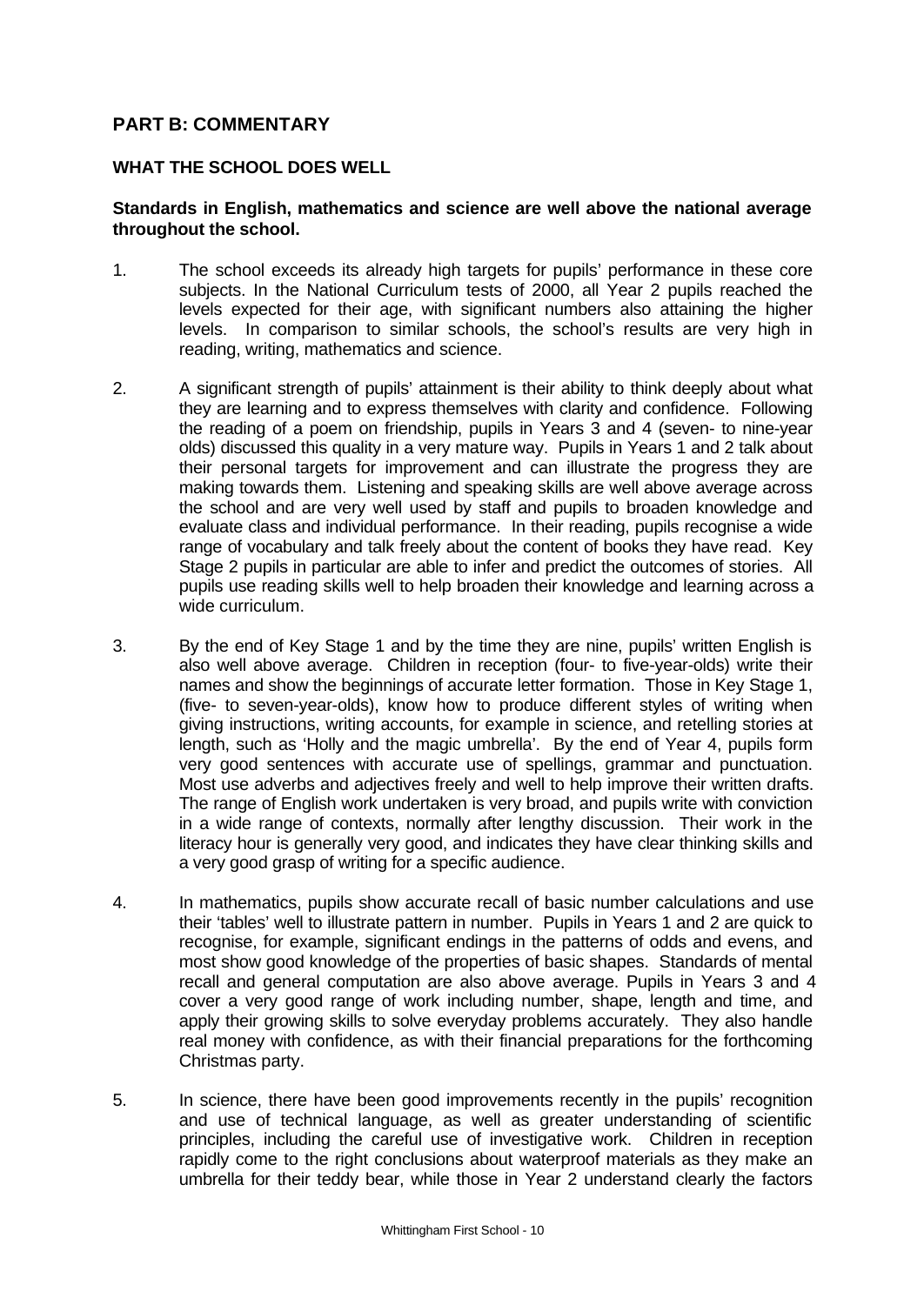involved in getting a chocolate drop to melt and harden under different conditions. By the end of Year 4, pupils know the significance of predictions based on previous knowledge and experience. Their work on the human body, and matters relating to good health, is above average. Most know what to look for when conducting their own scientific tests. Standards in information and communication technology and art and design are also particularly good. Pupils in Years 1 and 2 know that technology is not only about computers, but also involves such things as faxes, digital clocks and the use of tape recorders and calculators. Pupils at both key stages work in pre-arranged computer groups and support each other when changing fonts, print size and layout. Pupils in Years 3 and 4 are quick to make posters using word processing skills combined with their advanced use of software. Computer technology is used well by the pupils to broaden their knowledge across the curriculum, for example in the use of CD Roms to explore the life of Henry VIII. In their artwork, pupils across the school reach standards above the national expectation, whilst attempting a wide range of activities and techniques.

## **The quality of teaching is very good enabling pupils to make rapid progress in their learning.**

- 6. The school is fortunate in having teachers who demonstrate not only a high sense of commitment to their pupils, but also considerable skill in their everyday work. In the Foundation Stage, nursery and reception children make a particularly good start, largely due to the staff planning very clearly and well to the early learning goals designed for this age group. Lessons are enjoyable and informative and there is an effective balance between constructive play and a more formal structure for those children who are ready for more frequent challenges.
- 7. In both key stages, the pace and productivity of learning is a significant strength of the school, due primarily to the very good and frequently excellent teaching that supports the pupils. The qualities of teaching are many and varied, but it is often the precise identification of pupils' needs, including their special difficulties or their 'giftedness,' followed by activities that challenge and extend their knowledge and understanding, that lie at the heart of the school's success. Teachers improve their work through mutual observations and high profile training. There exists within the teachers a wealth of knowledge as to how pupils learn best, and this is translated into the use of a variety of different approaches that stimulate pupils' interests and helps move them on at a very good rate. For example, teachers use the National Literacy Strategy very skilfully to promote all aspects of English but also offer the informality of 'circle time', whereby they gather pupils into a circle to discuss their views and feelings. This helps to encourage the pupils' personal development. A further strength is the consistent way in which teachers share the aims of a lesson with the pupils, and then involve them in end-of-session reviews or plenaries, in order to evaluate the quality they have learned. Pupils in Years 3 and 4 in particular, know about 'success criteria' and what must be in their final work before it can be judged successful and acceptable. Teachers have very high expectations in this respect and, as a result, pupils are fully involved in their own targets for improvement, and show very good awareness of how to build on their previous learning. Some pupils are so good at this they conduct the class reviews instead of the teacher.
- 8. As part of their working knowledge of how pupils learn, teachers are also very adept at using class-based topics to explore many subjects across the curriculum. This was seen in Years 1 and 2 with the teacher using a 'Wildlife in Kenya' theme to draw out from pupils some excellent artwork, writing and other imaginative ideas. Usually,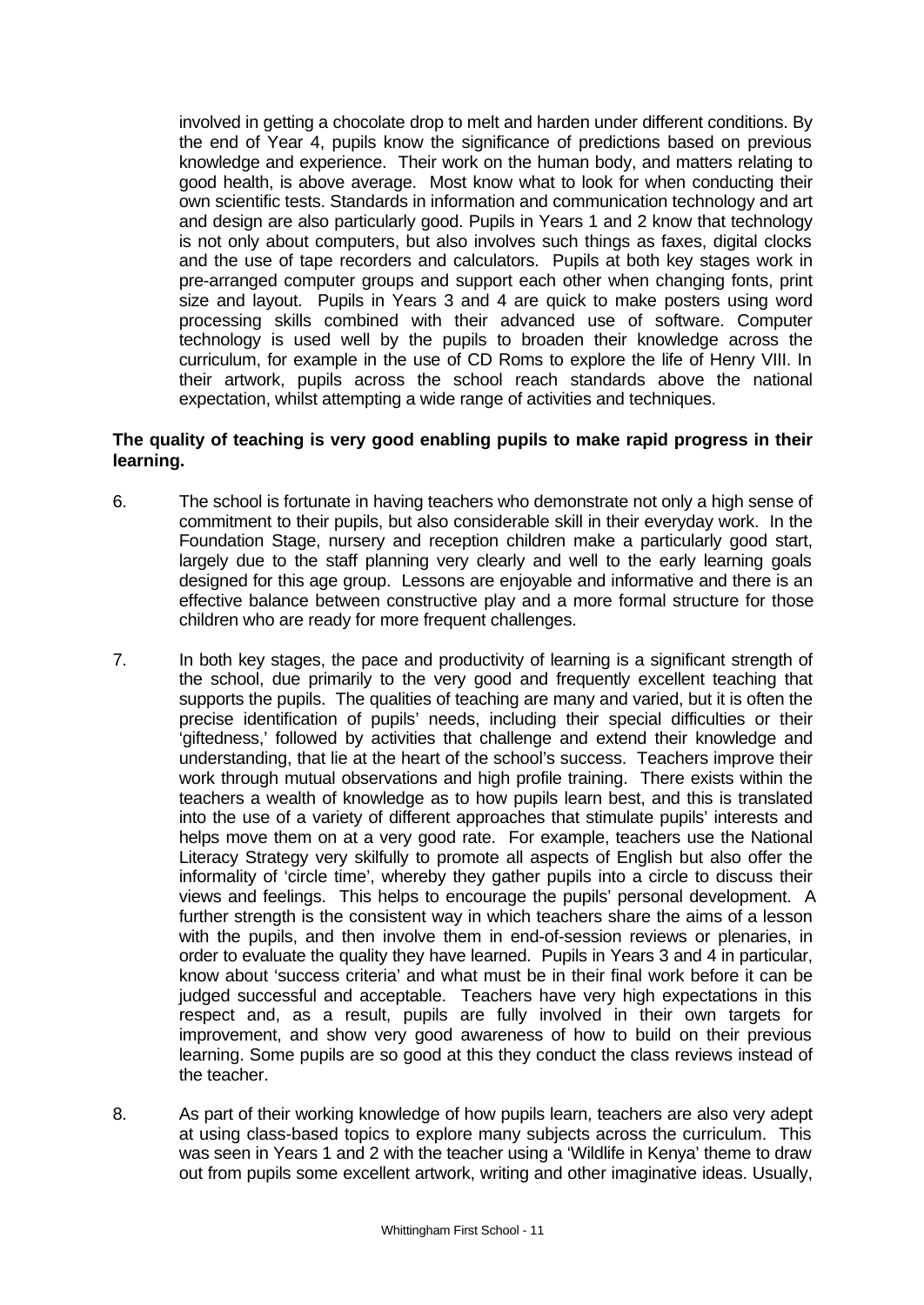not a moment of class time is wasted in stimulating the pupils with fresh ideas and new challenges, and they respond very well to this enthusiastic approach. Teachers plan their work very precisely and use support staff, other adults, outdoor visits and good quality resources to very good effect.

9. All three teachers have a very good knowledge of the curriculum and know how to interpret subject knowledge into meaningful exercises for the pupils. Pupils' progress is increased by the use of subject specialist teaching during the afternoons. For example, by teaching all pupils in this small school, science, music or physical education, teachers ensure learning is systematic and clearly builds on pupils' previous knowledge and experience. Although there are some potential pitfalls in such an approach, the system works very well and learning is heightened as a result.

#### **The leadership given by the headteacher is excellent. She is supported in her work by a very able team of subject leaders, governors and others who together, manage the school very well on a daily basis.**

- 10. Although the headteacher is highly influential in much of the good quality work that occurs on a daily basis, there is a very good sense of teamwork that is influential in helping to raise standards towards excellence. The headteacher is a catalyst for good practice, and ensures that her own vision, energy and commitment are shared among all staff and governors. Parents rightly recognise this way of working and are quick to pay tribute to the outcomes of such an approach. All those with management roles ensure that the aims of the school are well met, and that it continues to set high targets for growth and improvement in all facets of its daily life. It is the monitoring and evaluative nature of the school that helps direct the very good practice clearly in existence.
- 11. The governors of the school are very supportive and share the enthusiasm of the headteacher for very similar things. They are well informed about many aspects of the school, particularly the curriculum, target setting, monitoring and finance. Their various committees and links to subjects in the curriculum, allow them to be involved in policy and practice to a very good level. They also make very worthwhile contributions to the school development plan and are aware of the school's strengths and weaknesses and the priorities that are expressed in forward planning.
- 12. The subject co-ordinators have heavy workloads, but share good knowledge about standards in their particular areas and what needs to be done to improve these still further. Lines of communication between all those in management roles are excellent. The school is evaluating the use made of subject-based teaching during some afternoons, as a means of the co-ordinators monitoring standards in their subject areas.
- 13. Management has recognised the relatively small pupil:teacher ratio as a significant strength of the school and certainly as a factor leading to the very good progress made by the pupils. Finance is well targeted, controlled and monitored. All priorities included in the school development plan are well resourced in terms of the finance available and specific grants are spent as they should be. The current priorities for school growth are set out well in the school development plan and indicate clearly lead responsibilities, as well as the criteria by which relative success can be gauged. This is overall a very good school with well-defined and influential leadership that continues to have a significant impact on the pupils.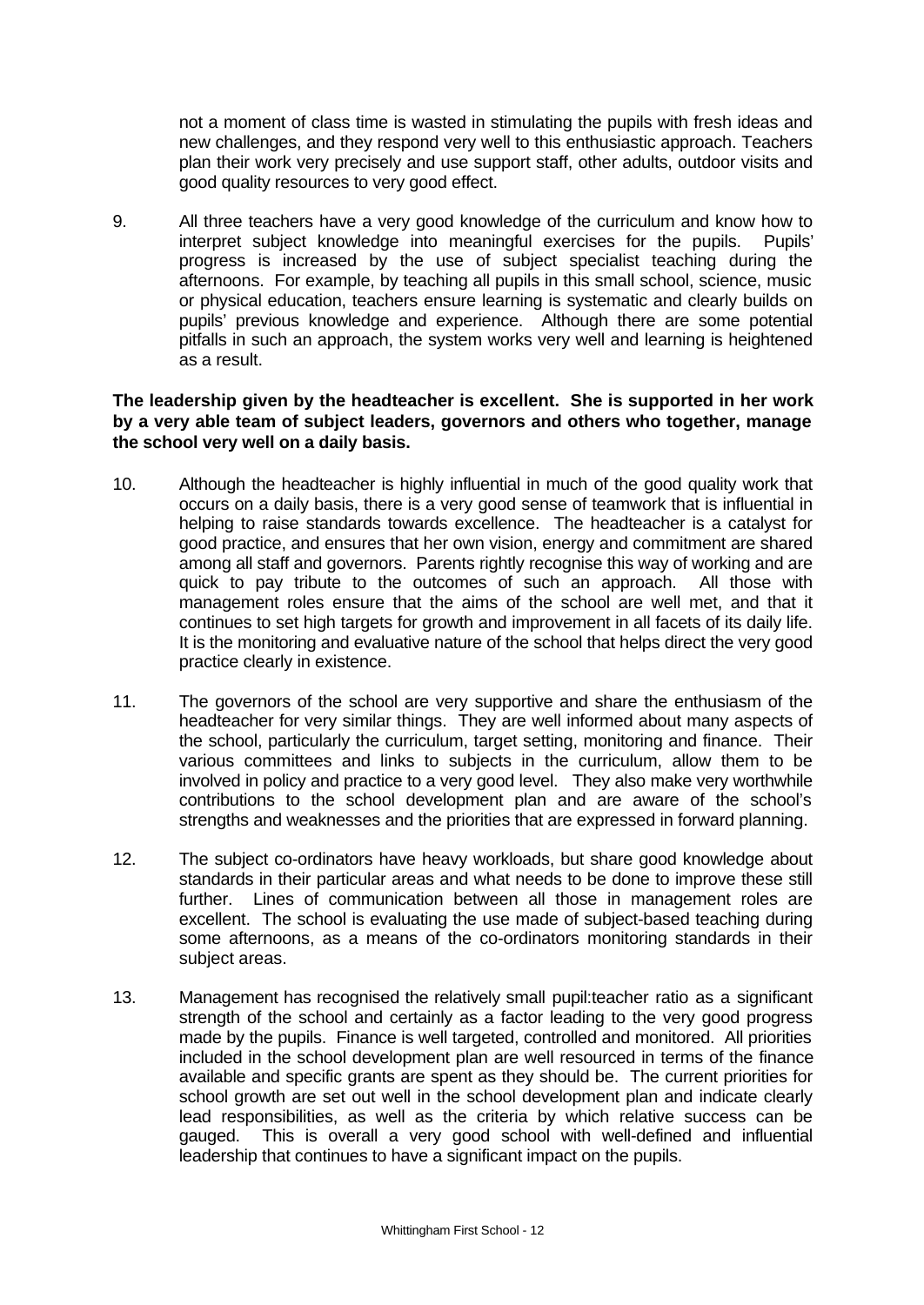## **The attitudes and behaviour of pupils are very good and contribute significantly to their learning.**

- 14. These have continued to be very good features of school life since the previous inspection. Pupils are very enthusiastic learners and this attitude, combined with the overall quality of teaching, leads to very good progress in many areas of learning. Parents report that their children really enjoy school life and this is clearly expressed in the pupils' self-determination to do well and to please their teachers. Their attitude to classroom work is extremely positive and almost all pupils show very good awareness of the learning process, and the part they are expected to play. Values such as perseverance and courtesy are commonplace around the school. Older pupils, together with teachers, set good examples in this respect. Teachers rightly praise the pupils for their interest in work and the sheer effort they are prepared to put in. Pupils identify well with pride in their school and realise they themselves are central to the school's climate for learning. They listen to instructions well and comply with the teachers' wishes.
- 15. The behaviour of pupils is a further strength of the school. Although rules and guidance clearly exist, these are not obtrusive and teachers rarely have to resort to constant reminders about the behaviour policy. Instead, there is an expectation that pupils will behave well instinctively, with the advantages of good behaviour being well stressed in preference to anything negative. The behaviour of pupils during lunchtimes and play-times is also very good, with dinner staff reporting little to concern them.

### **Relationships are excellent throughout the school, as is the climate for learning. These provide well for the personal development of the pupils particularly their ability to think for themselves and to be supportive of others.**

- 16. A starting point for the excellent relationships is that everyone knows each other well. Teachers keep the same pupils in their class for a minimum of two years and are keen to let them know they are liked and respected. Pupils are also trusted and even those in the Foundation Stage know the importance of not letting their teachers down in this respect. Teachers are excellent role models in helping to promote the values that underpin the life of the school. In addition, pupils form effective relationships with each other and are very supportive of each other's needs. All pupils seem to understand that their own contribution, no matter how small, collectively makes a significant impact on relationships and to the success of the school. This all adds up to a very harmonious setting for effective learning.
- 17. Staff are keen to promote the educational and personal development of the whole child and provide effective means for this to occur. There is good attention paid to personal targets relating to individual progress, and very good emphasis is placed on accurate assessments, that in turn help decide the next phase of teaching and learning. The school values the importance attached to pupils' records of achievements and these are sent home termly so that parents can be involved in their ongoing compilation.
- 18. The school provides very well for the spiritual, moral, social and cultural development of the pupils. It is currently preparing a statement and policy that will help to crystallise its approach to personal and social development, as this is now an area to be taught alongside the National Curriculum. Spiritual development is seen to underpin much that the school does, particularly during acts of worship, but also in the wider curriculum. During a whole-school assembly taken entirely by the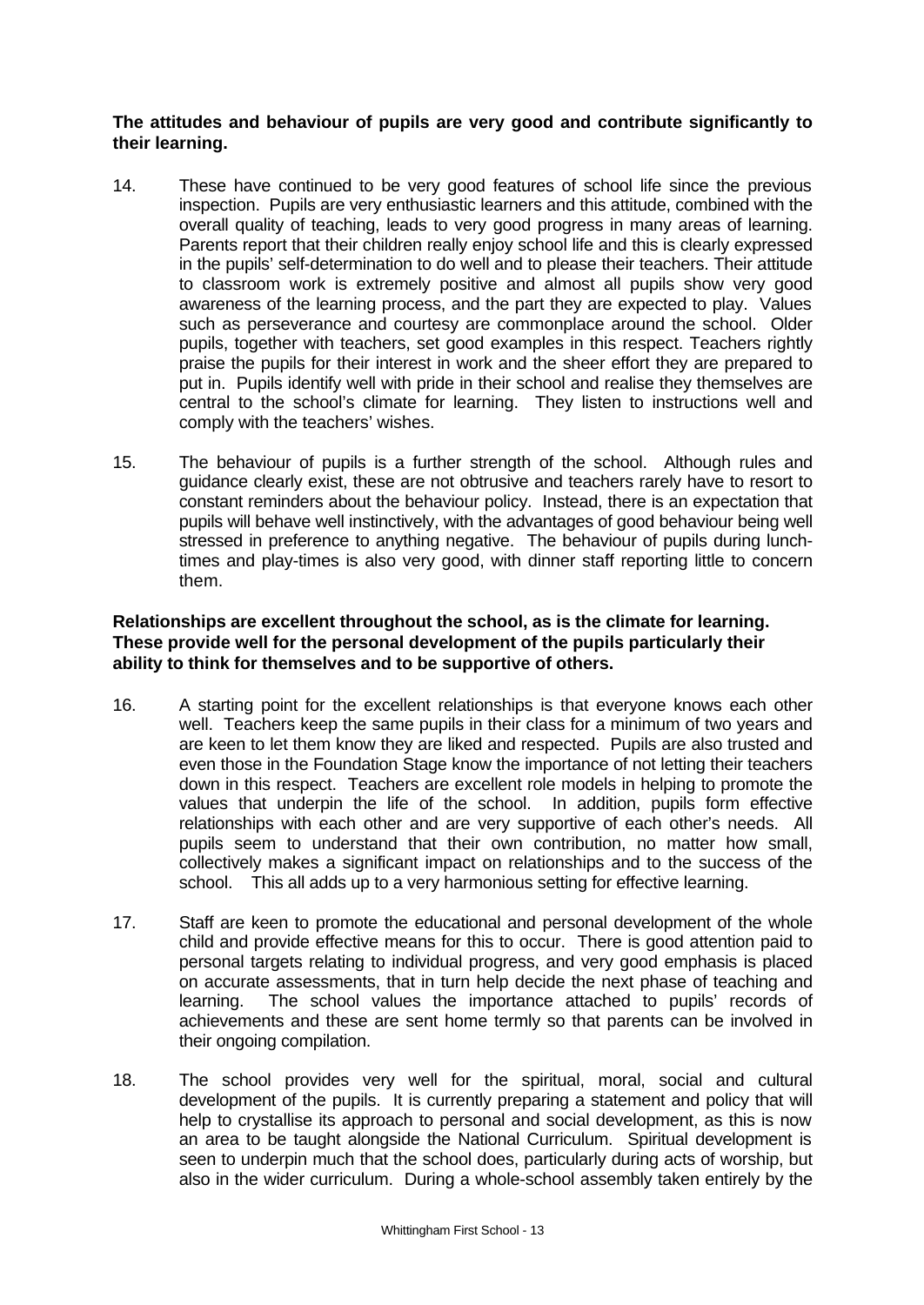pupils themselves, music and words were used to bring a sense of reverence to the classroom, and time was given for pupils of all ages to reflect on the importance of God to different people. The positive relationships described earlier, help form the basis of social development. Teachers expect a good level of pupil interaction and achieve this through collaborative work, for example on computers, or simply in shared discussion. Pupils in Years 3 and 4 particularly, have 'thinking skills' sessions in which they are directed to listening attentively to the opinions of each other. This they do well.

19. Pupils show a healthy awareness of the village community and are pleased when a group of older residents come to school for lunch on a weekly basis. Pupils in Years 2, 3 and 4 take turns to act on the school council and gather the views of their peers about topics such as the school's environmental garden. The moral development of the pupils is very well provided for by the effective use of the behaviour policy, as well as by strong emphasis on the views and rights of others. Pupils show good levels of tolerance and older pupils can give younger children clear guidance on right and wrong. The cultural development of the pupils is also very well provided for, mainly through an appreciation and celebration of their own heritage and traditions, alongside those of different cultures and backgrounds. They have also taken part in third world child sponsorship and support of world famine appeals. Pupils celebrate the feasts and festivals of other religions as well as their own particular emphasis on those of the Christian faith. This was seen in a very well received act of worship in which the oldest pupils talked about their recent work on Hinduism and Judaism. All these aspects of personal development help influence the positive and caring attitudes that exist between pupils and which encapsulate the aims and very heart of the school.

#### **WHAT COULD BE IMPROVED**

#### **The presentation of some pupils' work could be of a higher standard.**

20. This is an area for overall school improvement already recognised by the teachers and due for review in the school development plan. A significant number of Key Stage 2 pupils in particular, have a tendency to complete their work to a very good standard, but in so doing, their presentation is often untidy and poorly arranged on the page. This is partly due to the real desire to get information down on paper, sometimes at a rapid speed, and partly because they lack guidance and sufficient practice in setting down their work to an agreed format and standard. Pupils have considerable strengths in speaking and listening and much of their recorded work is carried out orally or through simple responses on a sheet of paper. Whilst these responses are usually of a high standard in terms of views expressed, levels of discussion and even notes that are generated, pupils do not always acquire the disciplined practice to produce longer pieces of written work that are also pleasing to the eye. For example, there is frequently a considerable gap between the very good standards of presentation practised in handwriting sessions, compared to that completed on a daily basis in other areas of the curriculum. The layout of mathematical work is also not sufficiently practised and errors occur when this is not the case. Good habits of acceptable presentation are not yet established from an early age.

**The school has identified some areas for improvement in its development plan including an improved centralised library, as this is small and underdeveloped.**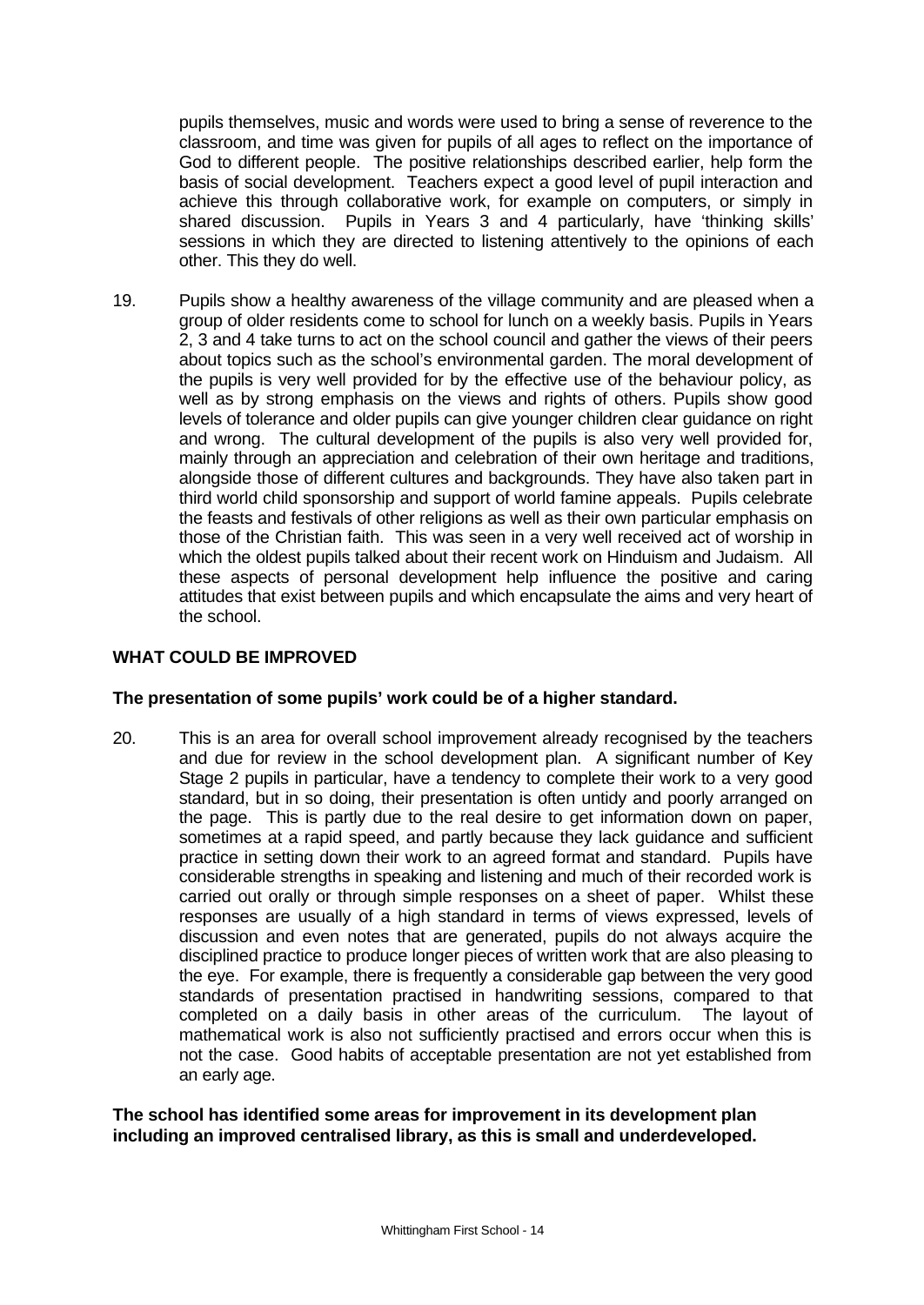21. The areas indicated in this year's school development plan include some points for curriculum growth, resources and improvements in accommodation. These do not represent areas of significant weakness, but are among those that are correctly highlighted for review and further development. For example, each subject generates its own audit, as the various leaders analyse the point their subjects have reached, including projections as to how to improve the frequently good standards still further. The school has built up a larger than usual contingency funding to protect pupil:teacher ratios should the numbers on roll decline, although this is now less likely. Some of the money is now rightly being used to target areas like the school library, which is currently unsatisfactory for the potential use that needs to be made of it. Management is rightly considering where and how the library can be relocated and replenished with additional and newer stock, in order to further support the learning of the pupils.

## **WHAT SHOULD THE SCHOOL DO TO IMPROVE FURTHER?**

In order to raise still further the pupils' standards of attainment and the quality of education provided by the school, the governors, headteacher and staff should:

### q **Place greater emphasis on the standards by which some pupils need to present their written work including:**

- the development of a whole-school approach to the presentation of pupils' written work, including careful emphasis on how this should be set out, together with the level of neatness anticipated from individual pupils;
- giving clearer guidance in the school's marking system, as to teachers' expectations on the pupils' written work in respect of neatness and orderliness. Ensure that pupils are given appropriate feedback as to the levels of presentation they are achieving and how they might improve their work still further. (paragraph 20)
- q **Continue to monitor, evaluate and act upon the priorities for growth that are expressed in the school development plan. Give due emphasis in particular, to the further development of the school library as a larger and more useful resource for pupils' learning.** (paragraph 21)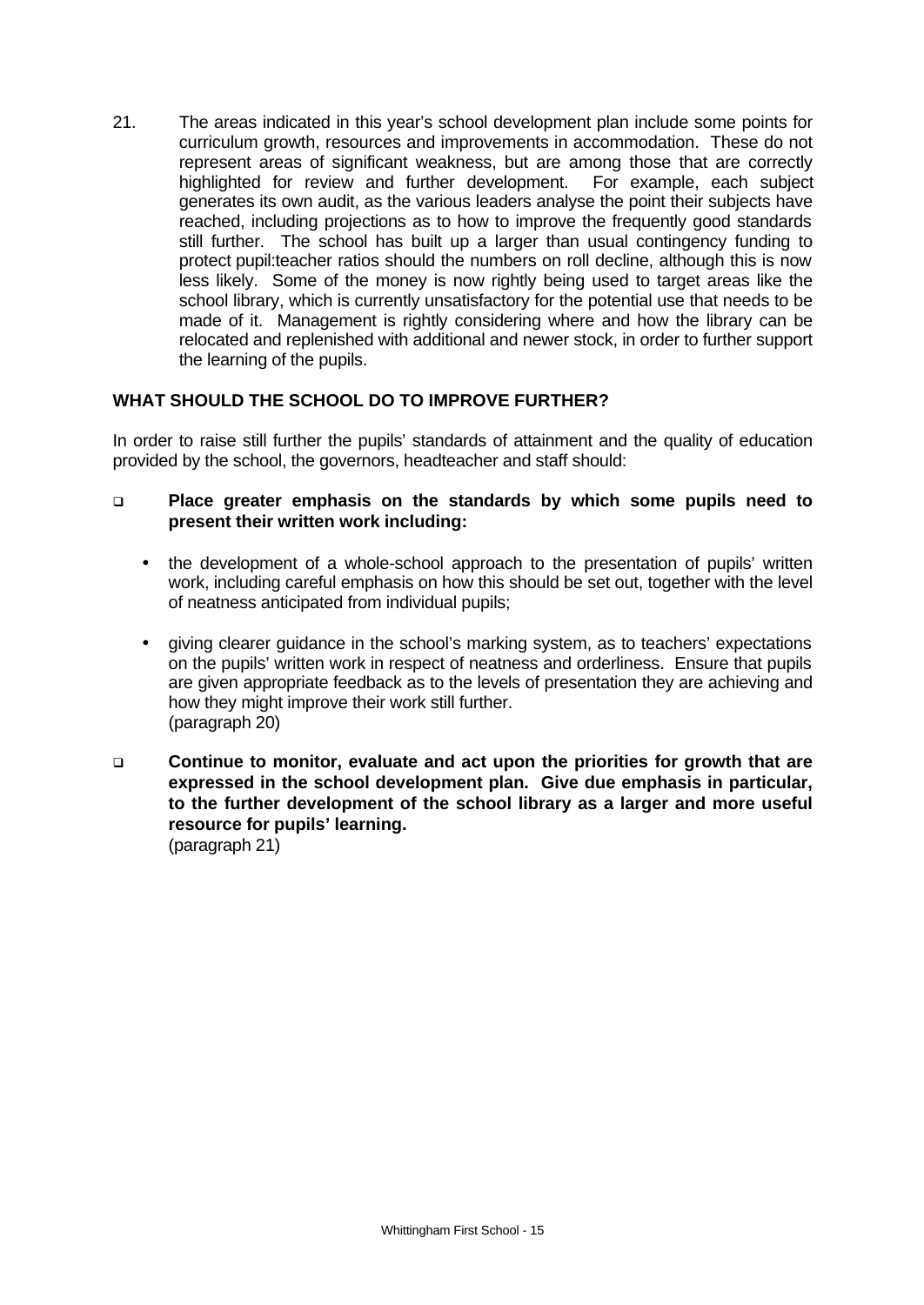# **PART C: SCHOOL DATA AND INDICATORS**

#### *Summary of the sources of evidence for the inspection*

Number of lessons observed

Number of discussions with staff, governors, other adults and pupils

#### *Summary of teaching observed during the inspection*

| Excellent | Very good | Good | Satisfactory | Unsatisfactory | Poor | Very Poor |
|-----------|-----------|------|--------------|----------------|------|-----------|
| 20        | 26.7      | 46.7 | o.o          |                |      |           |

*The table gives the percentage of teaching observed in each of the seven categories used to make judgements about lessons.*

#### *Information about the school's pupils*

| Pupils on the school's roll                                      | Nurserv | $YR - Y4$ |
|------------------------------------------------------------------|---------|-----------|
| Number of pupils on the school's roll (FTE for part-time pupils) |         | 52        |
| Number of full-time pupils eligible for free school meals        |         | 12        |

*FTE means full-time equivalent.*

| Special educational needs                                           | Nurserv | YR- Y4 |
|---------------------------------------------------------------------|---------|--------|
| Number of pupils with statements of special educational needs       |         |        |
| Number of pupils on the school's special educational needs register |         | $15*$  |

\* includes 5 gifted pupils

| English as an additional language                       | No of pupils |
|---------------------------------------------------------|--------------|
| Number of pupils with English as an additional language |              |

| Pupil mobility in the last school year                                       |  |  |  |  |
|------------------------------------------------------------------------------|--|--|--|--|
| Pupils who joined the school other than at the usual time of first admission |  |  |  |  |
| Pupils who left the school other than at the usual time of leaving           |  |  |  |  |

#### *Attendance*

#### **Authorised absence Unauthorised absence**

|                           | %   |                           | %   |
|---------------------------|-----|---------------------------|-----|
| School data               | 5.1 | School data               | 0.0 |
| National comparative data | 5.2 | National comparative data | 0.5 |

*Both tables give the percentage of half days (sessions) missed through absence for the latest complete reporting year.*

| 15 |  |
|----|--|
| 10 |  |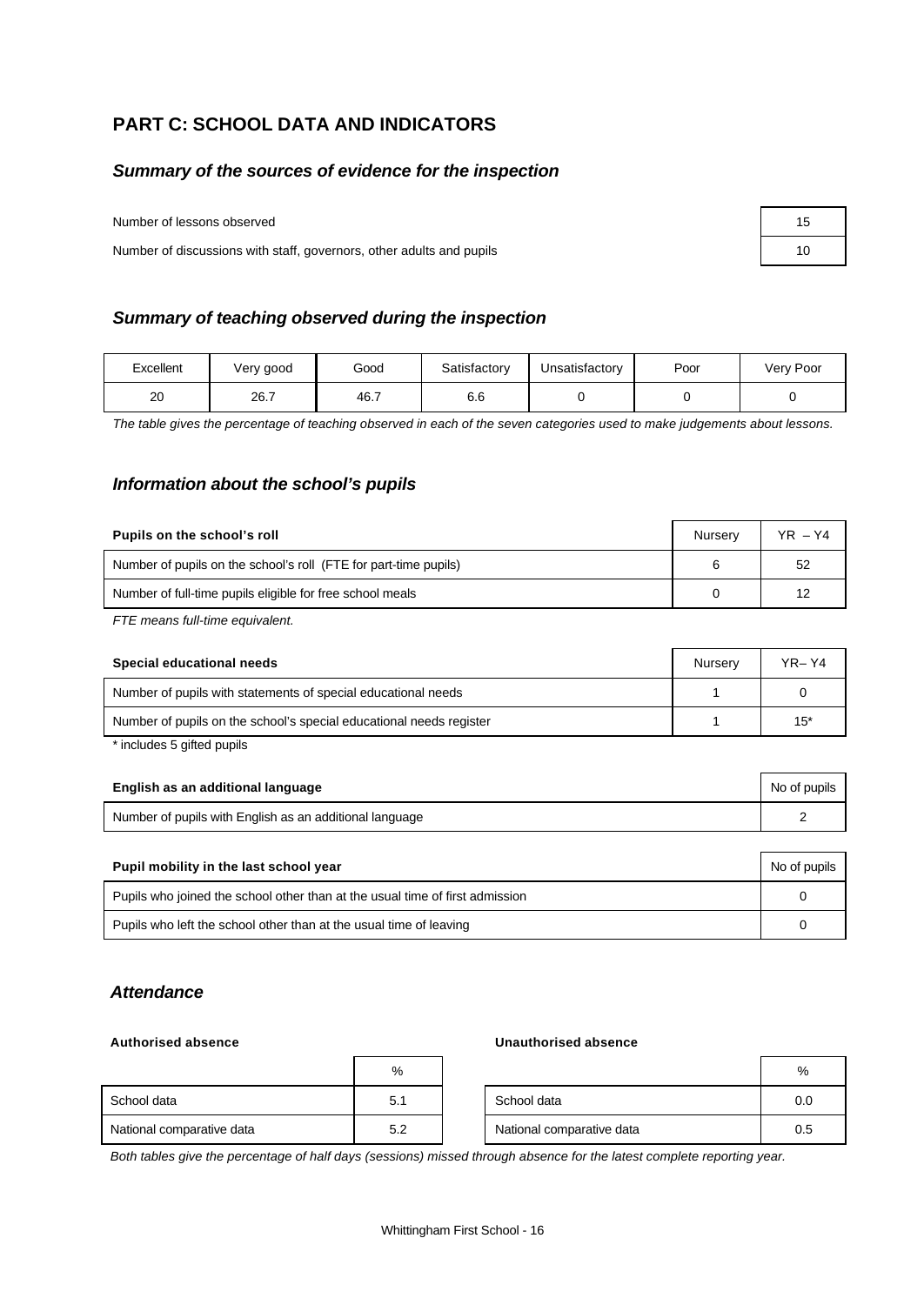#### *Attainment at the end of Key Stage 1*

|                                                                                        | Year | <b>Bovs</b> | Girls | Total |
|----------------------------------------------------------------------------------------|------|-------------|-------|-------|
| Number of registered pupils in final year of Key Stage 1 for the latest reporting year | 2000 |             |       |       |

| <b>National Curriculum Test/Task Results</b> |             | Reading  | Writing | <b>Mathematics</b> |
|----------------------------------------------|-------------|----------|---------|--------------------|
|                                              | <b>Boys</b> | 5        | 5       | 5                  |
| Numbers of pupils at NC level 2<br>and above | Girls       | 3        | 3       | 3                  |
|                                              | Total       | 8        | 8       | 8                  |
| Percentage of pupils                         | School      | 100 (93) | 100(93) | 100 (100)          |
| at NC level 2 or above                       | National    | 84 (82)  | 85 (83) | 90 (87)            |

| <b>Teachers' Assessments</b>                 |             | English  | <b>Mathematics</b> | <b>Science</b> |
|----------------------------------------------|-------------|----------|--------------------|----------------|
| Numbers of pupils at NC level 2<br>and above | <b>Boys</b> | 5        | 5                  | 5              |
|                                              | Girls       | 3        | 3                  | 3              |
|                                              | Total       | 8        | 8                  | 8              |
| Percentage of pupils                         | School      | 100 (93) | 100 (100)          | 100 (80)       |
| at NC level 2 or above                       | National    | 84 (82)  | 88 (86)            | 88 (87)        |

*Percentages in brackets refer to the year before the latest reporting year.*

|                                 | No of pupils |                              | Fixed period | Perma |
|---------------------------------|--------------|------------------------------|--------------|-------|
| Black - Caribbean heritage      | 0            | Black - Caribbean heritage   | 0            | 0     |
| Black - African heritage        | 0            | Black - African heritage     | 0            | 0     |
| $Black - other$                 | 0            | $Black - other$              | 0            | 0     |
| Indian                          | 0            | Indian                       | 0            | 0     |
| Pakistani                       | 0            | Pakistani                    | 0            | 0     |
| Bangladeshi                     | 0            | Bangladeshi                  | 0            | 0     |
| Chinese                         | $\Omega$     | Chinese                      | 0            | 0     |
| White                           | 56           | White                        | 0            | 0     |
| Any other minority ethnic group | 2            | Other minority ethnic groups | 0            | 0     |

*This table refers to pupils of compulsory school age only.*

# *Ethnic background of pupils Exclusions in the last school year*

| No of pupils |                              | Fixed period | Permanent |
|--------------|------------------------------|--------------|-----------|
| ი            | Black - Caribbean heritage   | 0            |           |
| 0            | Black - African heritage     | 0            | 0         |
| ი            | $Black - other$              | 0            |           |
| ი            | Indian                       | U            |           |
|              | Pakistani                    | Ω            |           |
| ი            | Bangladeshi                  | U            |           |
| ი            | Chinese                      | Ω            |           |
| 56           | White                        | Ω            |           |
| 2            | Other minority ethnic groups | ∩            |           |

*This table gives the number of exclusions of pupils of compulsory school age, which may be different from the number of pupils excluded.*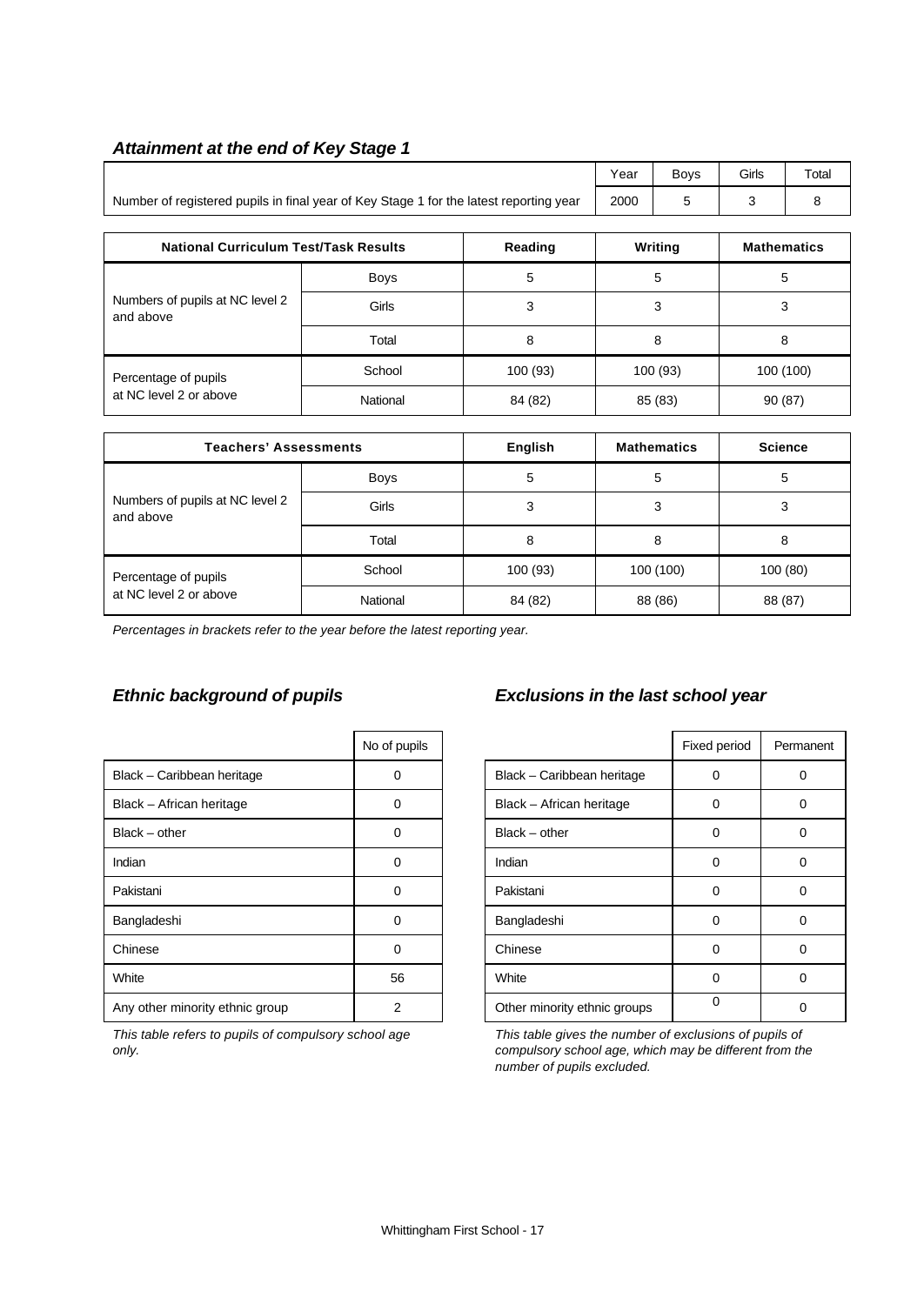## *Teachers and classes \* Financial information*

#### **Qualified teachers and classes: YN – Y4**

| Total number of qualified teachers (FTE) | 2.9  | Financial year | 1999/ |
|------------------------------------------|------|----------------|-------|
| Number of pupils per qualified teacher   | 20   |                |       |
| Average class size                       | 19.3 |                | £     |

#### Education support staff: YN - Y4

| Total number of education support staff |    |
|-----------------------------------------|----|
| Total aggregate hours worked per week   | 61 |

*FTE means full-time equivalent.*

| Total number of qualified teachers (FTE)                                                      | 2.9  | Financial year                             | 1999/2000 |
|-----------------------------------------------------------------------------------------------|------|--------------------------------------------|-----------|
| Number of pupils per qualified teacher                                                        | 20   |                                            |           |
| Average class size                                                                            | 19.3 |                                            | £         |
|                                                                                               |      | Total income                               | 131,895   |
| Education support staff: YN - Y4                                                              |      | Total expenditure                          | 128,236   |
| Total number of education support staff                                                       | 3    | Expenditure per pupil                      | 2,375     |
| Total aggregate hours worked per week                                                         | 61   | Balance brought forward from previous year | 26,216    |
| *Above figures include a fourteen-<br>place early years unit with six FTE<br>nursery children |      | Balance carried forward to next year       | 29,875    |